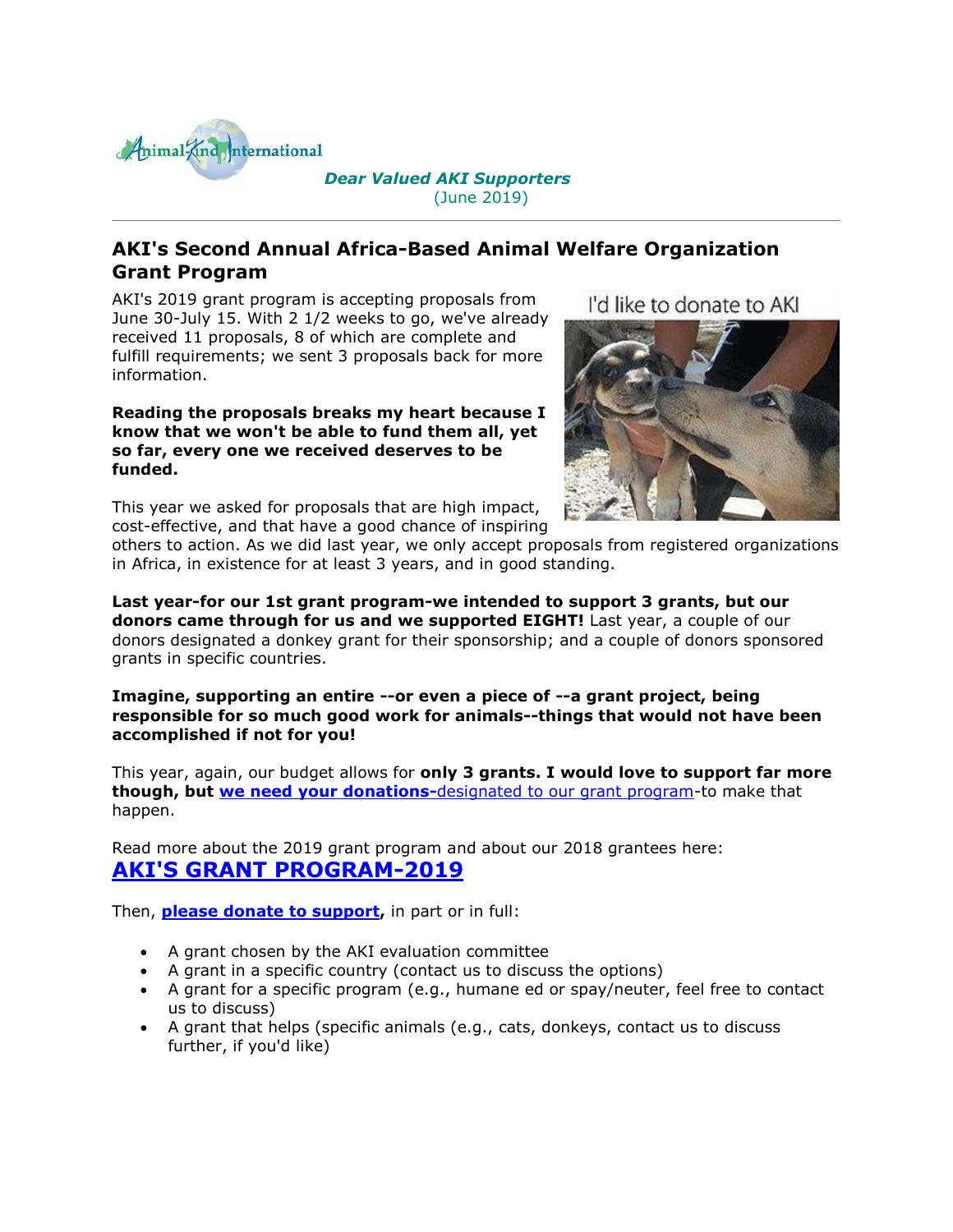**We're happy to work with you so that we can support as many effective, impactful, inspiring grants to Africa-Based Animal Welfare Organizations as possible. These organizations have so few options to secure funding. They're relying on us!** 

## **[The AKI Blog-June](http://cts.vresp.com/c/?AnimalKindInternatio/ac902234d2/4d75da415c/4de34a2a63)**

In our effort to be fully accountable and transparent to you, through the AKI Blog, we keep you updated about how donations to AKI are used. This month there's 3 new AKI Blog posts for your reading pleasure:

#### **[Your Donations Reaching Namibia's Cats &](http://cts.vresp.com/c/?AnimalKindInternatio/ac902234d2/4d75da415c/355eca8b68)  [Dogs](http://cts.vresp.com/c/?AnimalKindInternatio/ac902234d2/4d75da415c/355eca8b68)** by Erika von Gierszewski (AKI's contact in Namibia)

#### **[AKI Donations Helping Kitties at the Mbwa](http://cts.vresp.com/c/?AnimalKindInternatio/ac902234d2/4d75da415c/028b66f230)  [wa Africa Shelter](http://cts.vresp.com/c/?AnimalKindInternatio/ac902234d2/4d75da415c/028b66f230)**



by Sandra Kliegelhoefer (founder of AKI Partner Organization Mbwa wa Africa)-The photo to the right shows one of several kitty families recently admitted to the Mbwa wa Africa shelter.

#### **[Thanks for helping Kingston's dogs & cats](http://cts.vresp.com/c/?AnimalKindInternatio/ac902234d2/4d75da415c/74ccc30517)**

by Deborah Binns (AKI Partner Organization Kingston Community Animal Welfare)

# **[READ THE AKI BLOG](http://cts.vresp.com/c/?AnimalKindInternatio/ac902234d2/4d75da415c/b75e4803ad)**

## **Transparency & Accountability through Pie Charts**

Here's one more way we strive for full accountability and transparency. Our colorful pie charts show you how our Partner Organizations use your donations. On each Partner Organization page on the AKI website, you can find pie charts for 2017, 2018, and through June 2019 (a few 2019 PO pie charts remain to be completed, but they'll be coming soon):

## **[ENTER THE AKI WEBSITE HERE](http://cts.vresp.com/c/?AnimalKindInternatio/ac902234d2/4d75da415c/eff0000677)**